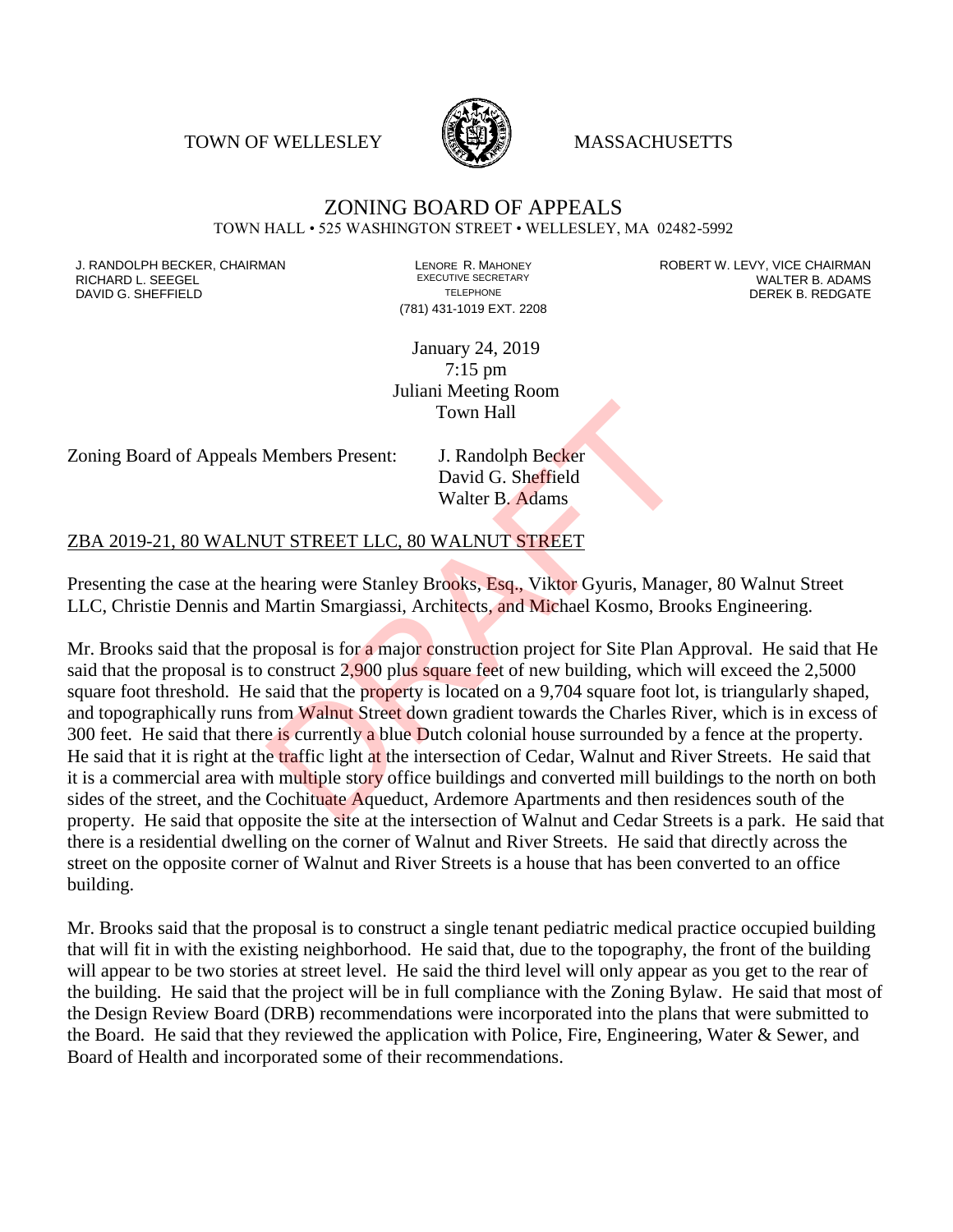Mr. Brooks said that the only requirement in the regulations is for the front setback at 35 feet. He said that this building will be set back 46 feet. He said that there is a bump out where the traffic signal, control box, fire hydrant and light pole are located, which effectively sets the building back in excess of 65 feet from the street. He said that the flat area at the front of the lot will be used for parking. He said that 11 parking spaces are required and 12 will be provided. He said that the maneuvering aisles will all be proper widths. He said that the Fire Department signed off on the plans today. Mr. Adams said that the Fire Department signed off on Fire Department access only. Mr. Brooks said that he discussed the plans with Deputy Chief Digiandomenico and he was satisfied that the Fire Department would have sufficient access. Mr. Brooks said that because there will be less than 15 parking spaces, development standards in Section XXI of the Zoning Bylaw are not applicable.

Mr. Brooks said that the height at street level will be 32.2 feet. He said that the DRB signed off on the wall sign. He said that the project will be incompliance with all retaining wall requirements. He said that they will collect all of the roof runoff and all runoff from the parking lot will go into two leaching basins that will be underneath the parking lot and will percolate out.

Mr. Brooks said that the Police Department had no concerns regarding public safety.

Mr. Sheffield said that the access shown on the site plan delineated as an extended crosswalk arrives at the sidewalk some distance from the entrance to the building. He asked if the Architects looked at bringing the final approach closer to the entrance. Mr. Smargiassi said there was an accessibility issue with that. He said that they needed a longer run to achieve a five percent slope.

Mr. Becker asked about the number of employees who will normally be in the building. Mr. Brooks said that it is anticipated that there will be two doctors, two nurses, and two administrative staff.

Mr. Becker asked about anticipated use of the parking space and turnover during the day. He said that this lot is at a particular location with respect to traffic and access. He said that left hand turns off of Walnut Street into the parking lot will be a challenge. He said that there will be a right turn only allowed coming out of the parking lot. He said that the documentation submitted said that the project will not meet the trip generation threshold to do a traffic study. He said that he was trying to understand the impacts on the street. Mr. Brooks said that his understanding of the nature of the practice is that a parent will come with child or children and see an administrative staff, then a nurse, and if necessary, a doctor. He said that the practice currently operates at 25 Walnut Street, where it is difficult to estimate how many people are coming or going at any one time. He said that the medical practice will have well visits and sick visits and it is impossible to predict the sick visits. He said that the well visits are scheduled on a regular basis. He said that they believe that there is sufficient parking for staff and scheduled well visits, with some excess for sick visits. He said that there has been an oral understanding between the owner and the people at 70 Walnut Street to allow access to the rear of the lot for an owner's parking space on the back slope over the gas easement. He said that agreement has not been formalized and is not reflected on the plans that were submitted. Mr. Sheffield said that because of the scheduled visits, they will be able to predict how many people will be in the building at one time, within reason. He said that they may be able to use additional parking at 70 Walnut Street because that lot is not heavily used. He said that he had offices on Walnut Street for 20 years and his experience was that property boundaries for parking were not respected. Mr. Sheffield said that the number of proposed parking spaces on the site exceed the requirements of the Zoning Bylaw. for and will percolate out.<br>
blice Department had no concerns regarding public safety<br>
access shown on the site plan delineated as an extended<br>
om the entrance to the building. He asked if the Architec<br>
e entrance. Mr. Sma

Mr. Adams asked if there will be a technician for lab tests in addition to the two doctors who will be on site. Mr. Brooks said that Victor Gyuris is the manager of the limited liability company and his wife is the doctor.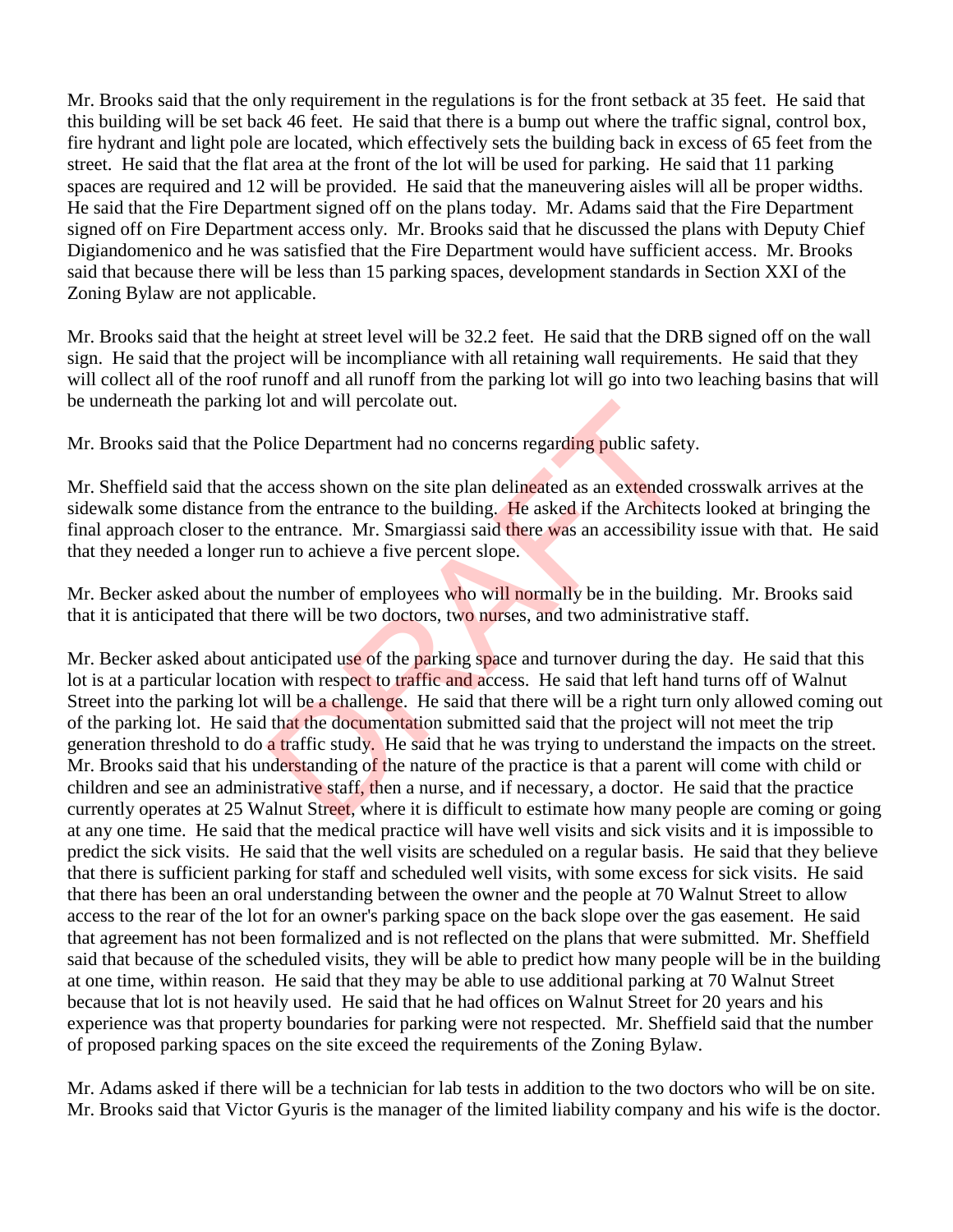Mr. Gyuris said that his wife currently employs another doctor and the two of them are currently practicing at 25 Walnut Street. He said that there are usually one to two nurses and two front desk people who greet the patients. He said that the phone calls are off loaded to their Newton office. He said that there are usually two to three patients in the rooms with two to three waiting. He said that the maximum is four to six families at the same time in the building. Mr. Adams said that there are three to four exam rooms, so each doctor can see a couple of patients.

Mr. Adams said that on Page 10 in the application package, the last paragraph talks about negotiations with the Natural Resources Commission (NRC) and the Selectmen's Office regarding shrubbery screen along the easterly lot line but within the Town's right of way. He confirmed that should read as the westerly lot line.

Mr. Adams said this is a fitting use of the property.

Mr. Brooks said that since filing the application, they went before the NRC and received permission to remove two Norway Maples at the front of the lot that are within the right of way, subject to a contribution to the tree fund. He said that they had a conversation with NRC about shrubbery but they were not inclined to have that installed. Mr. Adams said that he thought that would have been helpful to dissipate headlights.

Mr. Becker said that in the application package, it had in one place that solid waste would go to a dumpster at the back of the building and in another place it said that there will not be any dumpsters. He asked about the daily operations for solid waste, recycling and medical waste. Mr. Brooks said that a cleaning company will be engaged to take care of the premises and they will be responsible for removal of all waste except medical waste, which will be handled in accordance with statutory requirements. He said that recycling bins on the property will be removed by private contractor. He said that the receptacles will be located inside the building. Mr. Becker confirmed that cleaning will take place after business hours. Mr. Brooks said that the original plan had an area for a dumpster or trash receptacles but they deemed it more appropriate to move that function inside and keep more open space outside. es at the front of the lot that are within the right of way, s<br>they had a conversation with NRC about shrubbery but t<br>dams said that he thought that would have been helpful to<br>application package, it had in one place that

Mr. Adams said that the Photometric Plan shows that there will be a bit of a spillover to the Aqueduct Path. He said that there is a wide path before it gets to the apartment building. He questioned if there was a way to limit that. He said that it was noted on the plan that there are a number of areas where it was well above 0.1. He asked if that lighting is for the parking lot. Ms. Dennis said that to get the requisite parking spaces, they had limited places to put the fixtures. Mr. Smargiassi said that they may be able to tweak some fixtures by turning them. He said that it is a pie shaped site.

Mr. Becker asked about Fedex deliveries. Mr. Brooks said that the trucks will probably just pull in to the corner and run into the building.

Mr. Becker said that his plan shows the English system for traffic going in and out instead of the US system. He said that it creates conflicts with turning movements.

Mr. Becker parking space #5 is shown as employee long term parking. Mr. Brooks said that they designated that spot for someone who will show up in the morning to stay for the day because it is the most difficult space to get in and out of. Mr. Becker confirmed that the space is not intended for overnight.

Mr. Sheffield said that this is a fun building and the configuration will cause it to be distinctive. He said that it seems to be a throw back building to the 1960's or 1970's where it is tightly designed and there is not a lot of room for extraneous storage space. He said that the Building Code allows 50 feet of dead end corridor.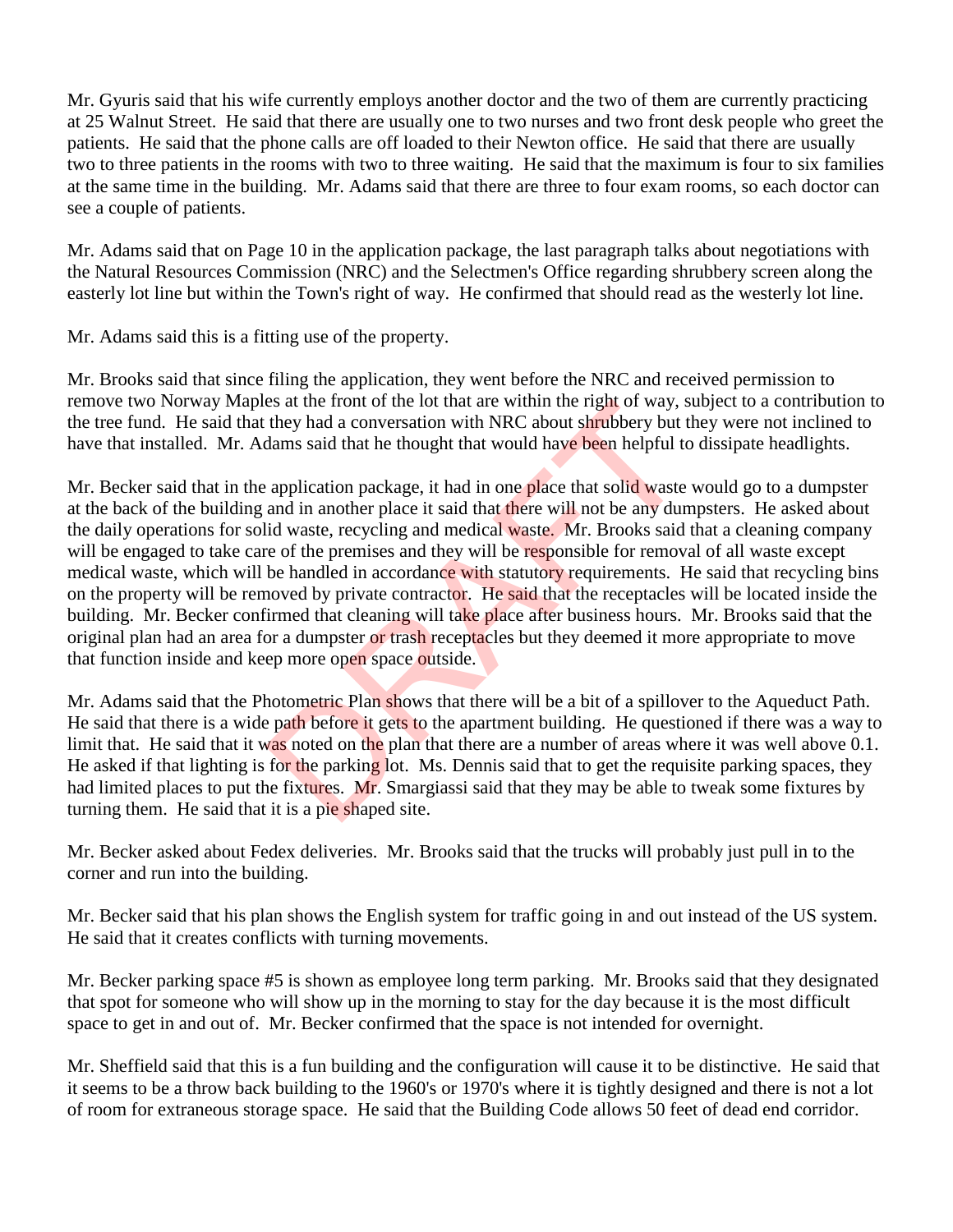He said that there seems to be only one exit on the first floor. He questioned whether the door at the elevator has to swing in or out. Mr. Smargiassi said that there is an exit at the rear from the lower level and an exit at the front. Ms. Dennis said that the exits will meet Code, based on the maximum travel distance. Mr. Brooks said that issue was reviewed in some detail by the Town. Mr. Adams said this his concern is the three story open stair.

Mr. Sheffield asked if the building will not be sprinklered. Mr. Brooks said that it will not be.

Mr. Sheffield said that the windows in the modular block construction could benefit by being painted bright red to make the building appear more kid friendly.

Mr. Becker said that he did not see anything on the drawings that indicated what will happen to snow. He said that the parking lot will be principally full and there will be little space to push or store snow. He said that there was a disconnect between what he read in the application package and what he saw in the drawings. Mr. Brooks said that the triangle to the right of parking space number four is the area where they had considered locating a dumpster. He said that can become a snow storage area. He said that the intention is to have snow removed off-site.

Mr. Becker said that the information that was submitted regarding stormwater was not what the Board normally sees. He said that the Board usually sees a report that not only deals with calculations for runoff but also the comparison of the whole of the runoff scheme to MA DEP Guidelines. He said that in the parking lot where you can pick up oil and grease, there are things that separate what goes into injection chambers before putting it back into groundwater. He said that the calculations submitted reported flow but not volume and he did not a comparison to MA DEP Guidelines and how all of that flows. He said that on the drawings, he did not see any grease traps or oil separators to take care of things that come out of the parking lot. I that the triangle to the right of parking space number to<br>dumpster. He said that can become a snow storage area.<br>ff-site.<br>formation that was submitted regarding stormwater was<br>the whole of the rundf scheme to MA DEP Guid

Mr. Kosmo said that the volume calculations are in the Report. He said that they will be providing sanitary tees and deep sumps in the catch basins. He said that they can provide the Stormwater Report. He said that they did show existing and proposed volumes. Mr. Becker said that there was no text or narrative that usually accompany the calculations in a stormwater report. Mr. Kosmo said that they will provide the flow and runoff information in tabular form and a narrative.

Mr. Becker said that, as part of the  $\overline{MA}$  DEP, one of the features is an O & M Plan for the drainage features. Mr. Kosmo said that they will provide that information.

Mr. Adams said that oil and grease separators are not shown on the Utility Plan. Mr. Kosmo said that there will be no separators. He said that they will provide a tee within the catch basins.

Mr. Becker said that along the property line adjacent to the Aqueduct there is a series of retaining walls shown. He said that he did not see details of the retaining wall that convinced him that construction of the walls did not require access to the town property. Mr. Brooks said that everything will be within the site. Mr. Smargiassi said that the retaining wall will be less than 48 inches. Mr. Brooks said that they will submit a cross section of the wall. Mr. Smargiassi said that Plan L6.1 shows a typical unreinforced wall through the VersaLok System.

Mr. Adams confirmed that the DRB recommended approval of the sign. He said that the lettering is less than 14 inches. Mr. Becker said that the logo will be larger.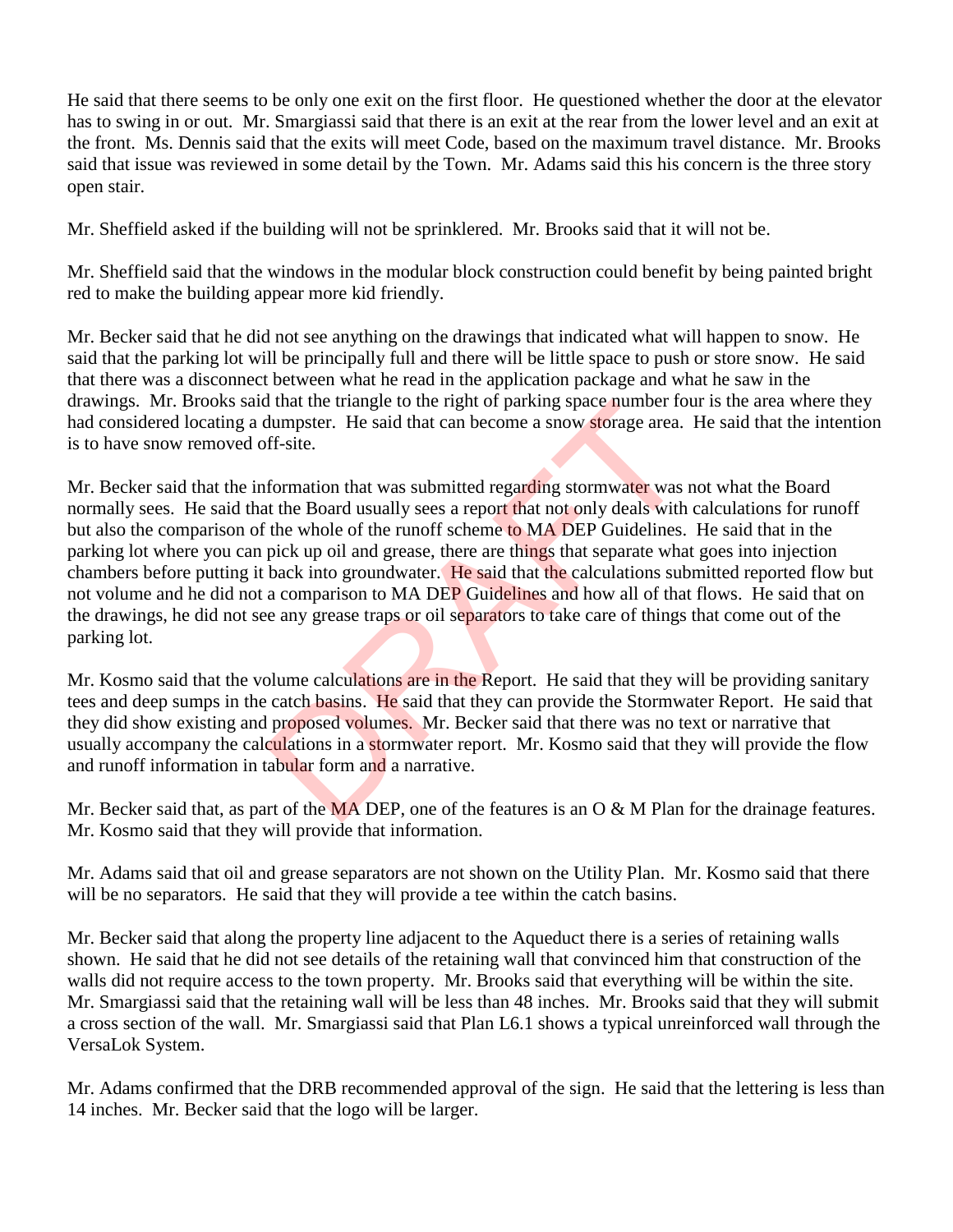Mr. Sheffield said that the DRB letter of October 31, 2018 had a number of bullet items. Mr. Brooks said that they confirmed that the building will meet fire access codes and provided a horizontal element of roof coping. He said that a second extension of the coping will be zinc to tie things together and act as an architectural detail. He said that they added the street number at the front entrance. He said that the turning radii was straightened out at the traffic island on the south side of the property. He said that the walkway from the right of way to the building will be a minimum of four feet wide. He said that they were not able to turn the building slightly to face visitors head on rather than at an angle. He said that they worked with NRC on street trees. He said that they accommodated all but one the DRB's recommendations.

Mr. Adams asked if there is a roof plan. He said that the low roof at the entrance is shown with some sort of plantings, as shown on Plan A0.0 and on the sign plan. Mr. Smargiassi said that there are planter boxes that are intended to go up on the flat roof. He said that there is a roof plan, A1.2 that does not show the planter boxes because they are considered to be like a piece of furniture. He said that they can be put on the roof by going through the casement windows on the front. He said that there is also a drain there that they will need to have access to.

Mr. Becker said that the drawings show an ac unit at the left rear of the property. Mr. Smargiassi said that they plan to a condenser there. Mr. Adams said that there is no setback on that side. Mr. Becker said that he did not see any specifications about the unit. Mr. Smargiassi said that they do not have that information yet but they do have a mechanical engineer on board. Mr. Becker said that the ac unit is allowed in the setback because the property is located in a Business A District. It windows on the front. He said that there is also a drain<br>awings show an ac unit at the left rear of the property. Nere. Mr. Adams said that there is no setback on that side<br>ons about the unit. Mr. Smargiassi said that t

Mr. Sheffield asked about the crawl space to the mechanical area. Mr. Smargiassi said that the site slopes down and they were limited on square footage. He said that they did a crawl space to get to the mechanicals and plumbing.

Mr. Becker read the Planning Board recommendation.

Mr. Becker asked if there was anyone present at the public hearing who wished to speak to the petition.

Mr. Becker said that there is documentation that the Board would like to see. The Board discussed closing the public hearing, preparing conditions and holding a public meeting to vote final approval.

Mr. Becker said that stormwater information should be submitted that includes text about the flow and volume, pre and post construction. He said that if the drawings already shown something for oil separation, it should be called to the Board's attention or add a detail that shows that. He said that the Board should note that the logo does not comply with the bylaw but that will be subsumed in the Site Plan Approval. He said that a snow handling note should be added to the drawing that identifies where the snow will be going, so the Board has a record of what it is approving.

Mr. Brooks said that they will switch the parking to the American version, will submit a cross section of the retaining wall, and will look at the lighting.

Mr. Becker said that the Board will close the public hearing, prepare conditions and share them with the Applicant, and schedule a business meeting to review the materials provided and vote approval of the Site Plan and conditions.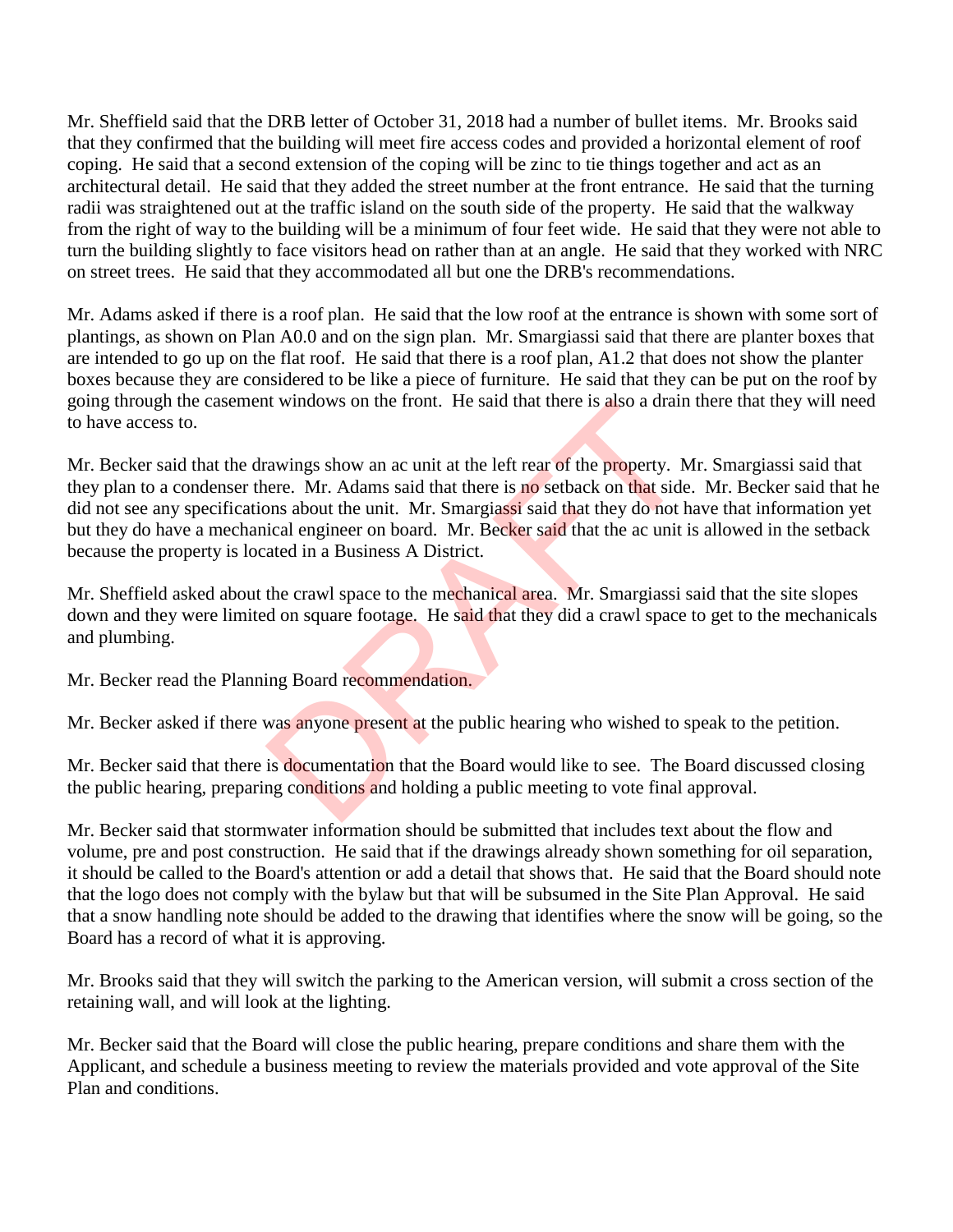Mr. Becker volunteered to write up the proposed conditions. Mr. Brooks said that he can submit a list of the materials that the Applicant will be submitting to the Board.

Mr. Sheffield moved, Mr. Adams seconded the motion, and the Board voted unanimously to close public hearing. Mr. Becker said that the Board will schedule a business meeting on a date to be determined to vote final approval.

## ZBA 2019-22 WELLESLEY COLLEGE, 350 & 106 CENTRAL STREET (ATHLETIC FIELD)

Presenting the case at the hearing was Megan Buczynski, Activitas, Design Consultant. Also present were Michelle Mayhew and Chris Ridge, representing Wellesley College, the Petitioner.

Ms. Buczynski said the project involves track and field renovations as well as accessibility renovations around that area.

Ms. Buc said that the proposed work involves the existing synthetic field and track area, some ADA improvements at the bleachers and pathways, and at the throwing event areas. She said that lighting will be installed at the track and field area. She said that the request is for a waiver on the height restriction. She said that the lighting poles will be between 80 to 90 feet high.

Ms. Buc said that they will be replacing the synthetic turf field and will resurface the existing track. She said that they will not be digging up the track but will install a new resilient surface on top. She said that they will switch out turf for track surfacing to provide a pole vault runway.

Ms. Buc said that they are looking at two proposals for the two light poles on each side. She said that the higher the lights, the better is to aim the light down onto the field. She said that as you bring the lighting down, it has to go out and that causes additional spill. She said that currently there is only site lighting there. She said that the athletic lighting will be new. She displayed a light level chart. She said that they met with Conservation and they reviewed and accepted the light levels. She said that they met with a representative from the Hunnewell family who lives across the lake and they did not have any concerns. She said that they did a balloon test so that they could understand what the height will be. She said that the proposed lights will be LED, so they will be more focused on the field are. osed work involves the existing synthetic field and track<br>hers and pathways, and at the throwing event areas. She<br>eld area. She said that the request is for a waiver on the l<br>will be between 80 to 90 feet high.<br>I be replac

Ms. Buczynski said that additional work at the practice field includes installation of a shot put area, a javelin runway, and a hammer discus cage. She said that when the track and field was originally built in 2004, Wellesley College did not have a track team but they do have one now. She said that the shot put and javelin runway will be at grade. She said that the hammer discus area will have 20 foot poles that surround the area for safety. She said that the cage will be used year round. She said that it will be tucked into the slope and will not be visually as noticeable.

Ms. Buczynski said that the existing site is an AUL. She said that the cap surrounds the practice field and the soccer field. She said that work in the area for the net poles will be on a spread footing so that they do not penetrate down to the cap. She said that they are working with Haley  $&$  Aldrich to monitor the work during construction. She said that any material generated from the site will be kept on site. She said that there is a small area with room to place the materials. She said that they expect to generate about 80 cubic yards from the track events areas and 24 cubic yards from the poles. She said that they will put everything at elevations to meet the AUL requirements.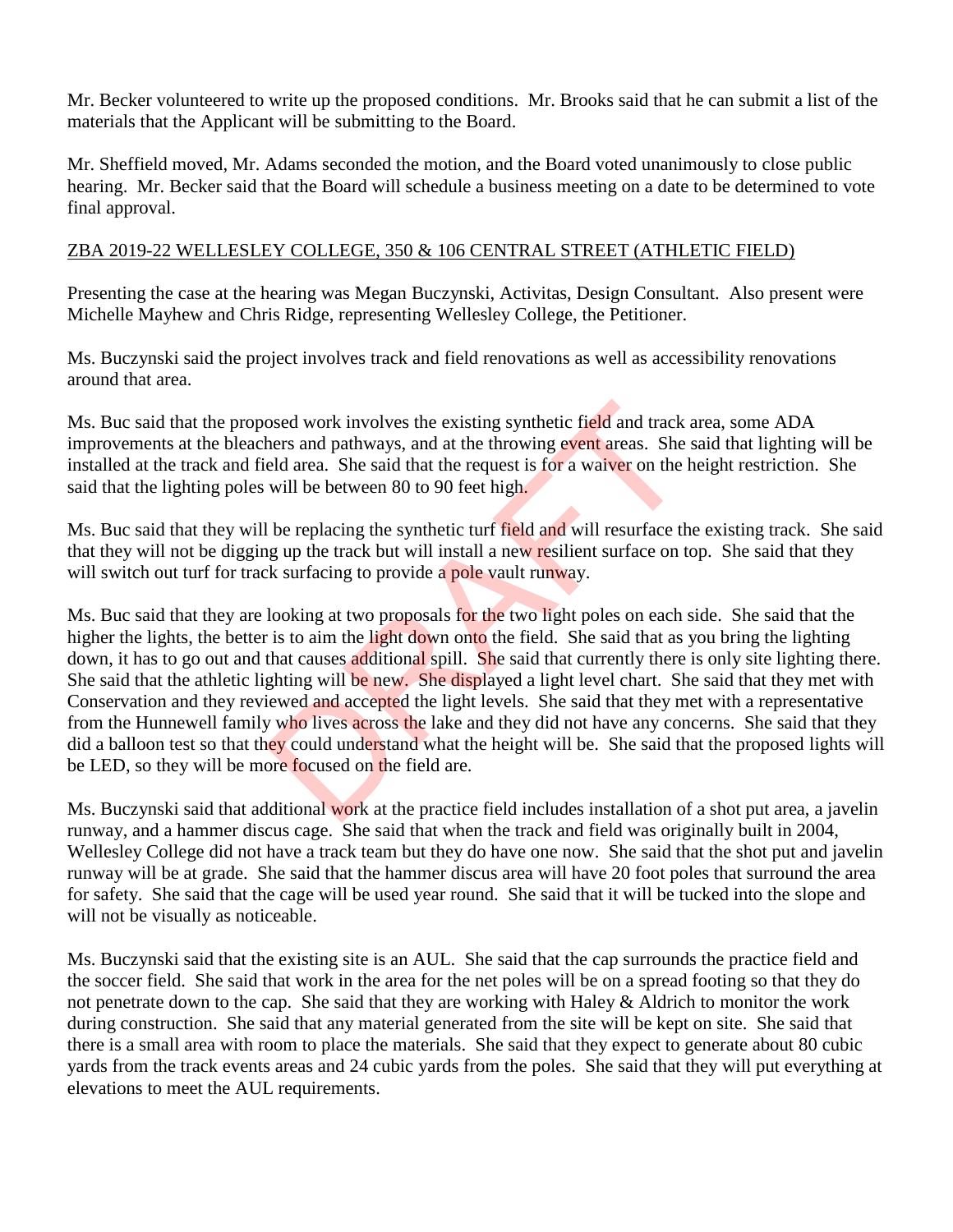Mr. Sheffield asked if the lights will be shut off at a specific time. Ms. Buczynski said that the Athletics Department asked that the lights be shut off at 10 pm. She said that it is not anticipated that the lights will be used year round.

Mr. Becker asked if there were plans that show which areas are capped and which areas are not. Ms. Buczynski said that the entire site is AUL. She displayed on a plan the capped area. She said that the entire track and field is outside of the cap. She said that it was built up with sandy soil so they are able to infiltrate a decent amount into the field. She said that there is approximately three feet between the liner and existing grade. She said that they sent a draft memo to the Town Engineering Division in response to Mr. Saraceno's comments. Mr. Adams said that the draft memo referenced some additional drawings that the Board did not receive. She said that the next set of plans that will be submitted will show the manufactured barrier.

Mr. Adams asked about the bathroom by the athletic field. Ms. Mayhew said that the facility is under the jurisdiction of the Athletic Department and is open during events. Mr. Adams said that it is a wonderful amenity for the residents of Wellesley who walk around Lake Waban. He said that it would be good to post the hours when it will be open.

Mr. Becker said that within the documentation there was some discussion of a waiver of the five percent reduction in runoff flow and volume. He asked where that requirement comes from. He said that it does not come from the Zoning Bylaw. Ms. Buczynski said that requirement comes from the Wetlands Protection Committee (WPC), who granted a waiver for that.

Mr. Becker said that within the Drainage Report there was an  $\overline{O} \& M$  Plan for the drainage but the Turf  $O \& M$ M Plan was more like a brochure from a turf manufacturer and not at the same level. Ms. Buczynski said that the final turf selection has not been completed yet. She said that, depending on the vendor who is selected, there will be specific requirements for their turf. She said that they included an example during the permitting phase to discuss equipment that should be used for brushing and grooming the field, how they should clean the field if a someone fell and got a cut, and those kinds of things. She said that can add into the O & M log how often the turf is being groomed, etc. She said that in the past, the school has completed snow removal and there is ongoing agreement about where the snow is stored. She said that that documentation into the final  $O \& M$  Plan. She said that the  $O \& M$  is meant to be a draft as they finalize the vendors. If wellesley who walk around Lake Waban. He said that<br>pen.<br>a the documentation there was some discussion of a waiv<br>d volume. He asked where that requirement comes from<br>aw. Ms. Buczynski said that requirement comes from th

Mr. Sheffield asked if maintenance of the turf becomes part of the manufacturer's warranty. Ms. Buczynski said that it is. She said that they will have to keep a log. Mr. Becker said that is the sort of thing that the Board would expect to see in an  $O & M$  Plan. He said that there are certain things that you know that you will have to do. He said that the requirements might be slightly different for each vendor but there are certain things that have to be done, with the rest in accordance with the manufacturer's requirements.

Mr. Becker said that he did not see a Construction Management Plan (CMP). Ms. Buczynski said that they will follow up with that. She said that they were going to put construction access, wheel washes, potential number of trucks and things like that onto a plan. Mr. Becker asked that the Applicant look at other CMPs for four recent Wellesley College projects.

Mr. Becker discussed the waiver versus a variance for lighting. He said that there was nothing submitted that talked about how tall the poles will be, what the foundations will be, and what the light fixtures will look like. He said that there was narrative about the balloon tests but there was no justification for why the poles should be 80 to 90 feet rather than 45 feet. He said that all of those factors form the basis of the Board's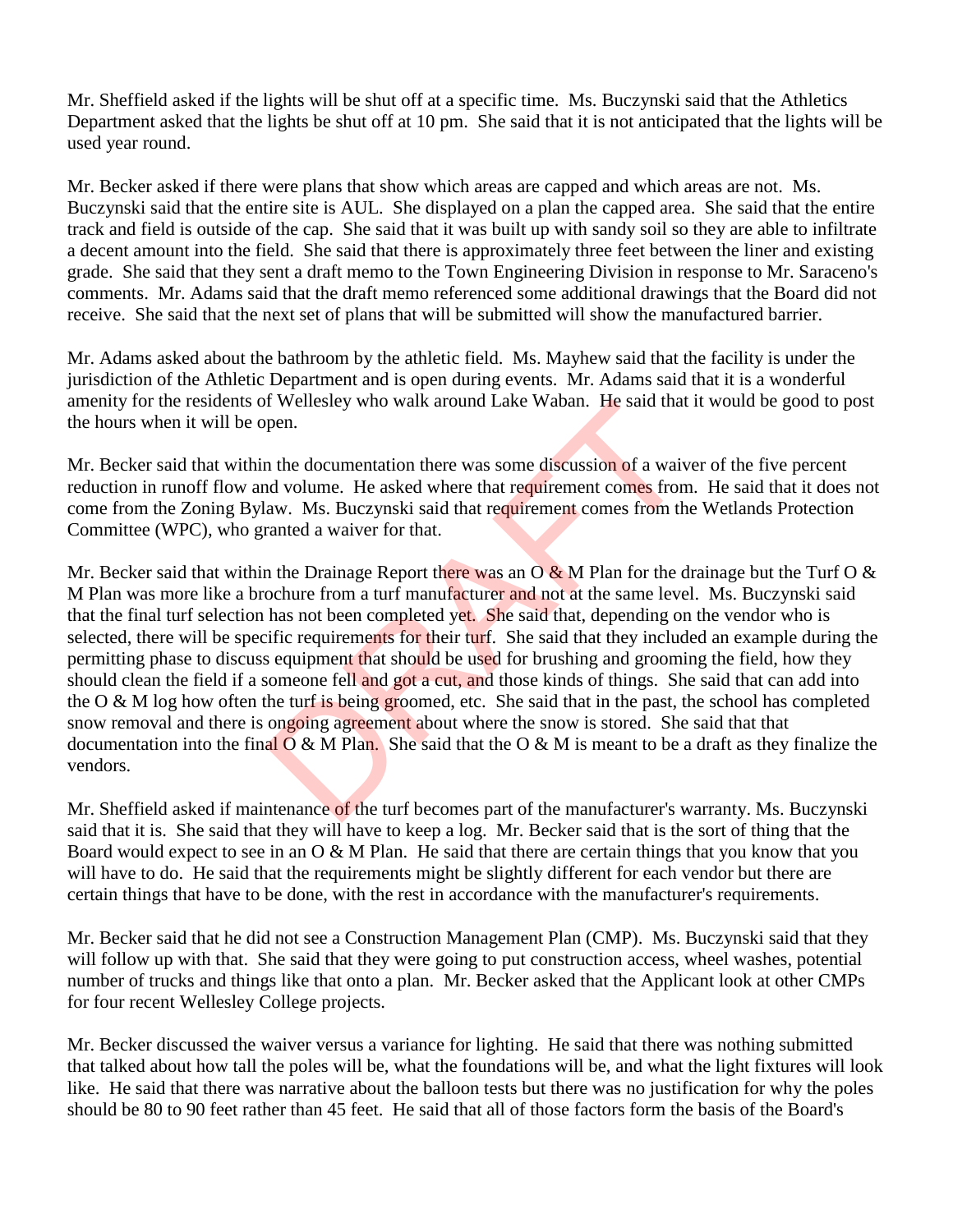decision. Ms. Buczynski said that they are looking at two vendors for lighting. She said that for the application they submitted data for the larger spill over. Mr. Sheffield said that fixtures are usually adjustable. Ms. Buczynski described the differences between the two vendors' lighting. Mr. Sheffield said that the Board should see the product as part of its approval for a variance for height. Ms. Mayhew asked if the Board wants to see data about light spill over for light poles at 45 feet versus spill over for light poles at 80 to 90 feet. Mr. Sheffield said that 45 foot high poles would probably require more poles. Mr. Becker said that the Planning Board recommended that the Board find that the light poles are not structures, and therefore, the 45 foot limitation does not apply to them and a variance is not needed. He said that the main problem for him is that there wasn't anything in the record about the fixtures that the Board could base an opinion on. He read the Planning Board recommendation.

Victor Panak, Senior Planner, said that the language in Section XX of the Zoning Bylaw refers to rooflines and the walls of the buildings and structures, and then exempts antennas, solar panels and similar things that would be affixed to the top of a building. He said that, taken altogether, the terms and the language used in that section, it was his and the Planning Board's interpretation that section does not apply. He said that the Building Inspector is the Zoning Enforcement Officer, so he will make a final decision on the interpretation of the bylaw. Mr. Adams said that the Board would agree that there is no limitation on the height of light poles if it accepts the Planning Board's interpretation. Mr. Becker said that the 45 foot height dimension comes from antennas. He said that an antenna is structurally more like a light pole than a building. He said that there is no requirement for the height of light poles in the ZBL.

Ms. Buczynski asked about precedence and light poles at Babson College. She said that the lights at the tennis courts are 60 feet high. The Board said that Wellesley Country Club and the High School also have light poles.

Mr. Becker said that it is important to get information about the light poles and fixtures into the record so that the Board can see what the impacts will be and make an informed decision. Ms. Buczynski said that she can follow up with a letter to ZBA with further description of the light poles and what the light levels would be at different heights. She said that they need to finalize their review with Engineering. Mr. Becker said that the Board does not need final construction plans to grant a Site Plan Approval. Mr. Sheffield said that the Board will want to see a final document from Mr. Saraceno stating that the Engineering Division is satisfied. the Planning Board's interpretation that section does not<br>
soloning Enforcement Officer, so he will make a final decis<br>
said that the Board would agree that there is no limitation<br>
said that an antenna is structurally more

Mr. Becker said that there are open questions about CMP and lighting and those are things that would be difficult to deal with by conditions.

Mr. Adams asked if the Board members were satisfied with respect to drainage. Mr. Becker said that the issue is where the five percent comes from and that is not a ZBA requirement. Mr. Sheffield said that the Board should have documentation of that waiver from WPC.

Mr. Becker asked Mr. Adams and Mr. Sheffield opinion about the waiver or variance for the height of the light poles. He said that he was persuaded by what Mr. Panak said. He said that he has been through several permit cases with communications people who wanted to put towers on top of something, so he knows that the Board has allowed things in excess of 45 feet high. He said that defining a light pole as not being a structure is an elegant solution and it fits the Zoning Bylaw. He said that he was willing to accept the logic that a variance was not needed. Mr. Adams agreed. He said that the Board can look at each proposal and approve or deny based on its merits.